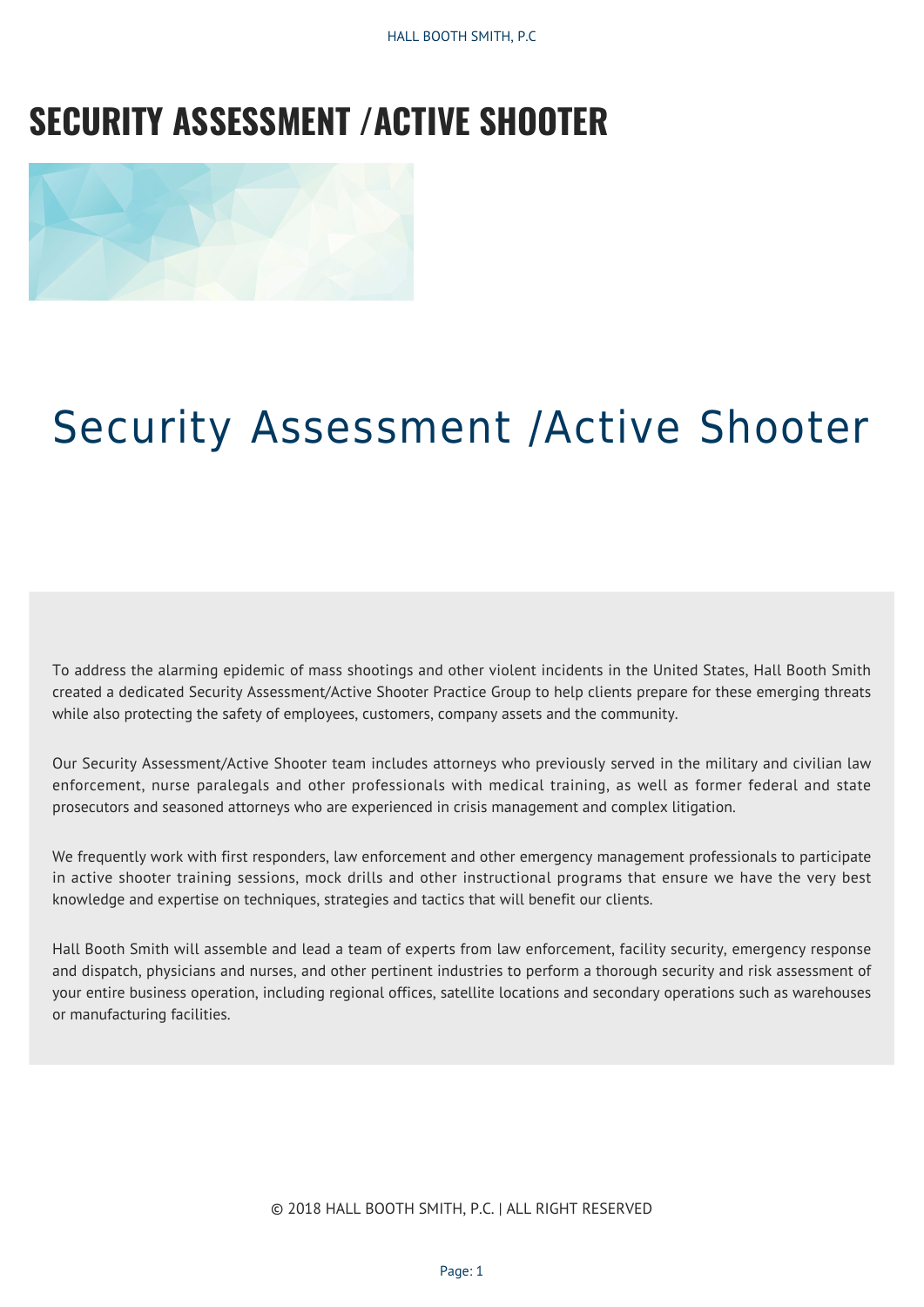We will create a customized, confidential report for your business that includes a detailed assessment of weaknesses and risks, along with recommendations that are focused on saving lives, minimizing injuries and containing the amount of destruction that may occur in an active shooter event or other violent attack. We will formally present our findings and answer your questions, and work with your team to select qualified professionals to implement the plan.

Clients often request that our Security Assessment/Active Shooter team stays engaged on an ongoing basis to update and strengthen their plans over time, and to address any new issues or threats that may arise.

You can trust HBS's team of professionals to bring the experience, knowledge, detailed planning and action-oriented recommendations to help you protect your employees, customers and company assets in this new era of unpredictable events.

## Teams

## **Leadership**



**[Raymond A.](https://hallboothsmith.com/attorney/ray-a-reddin/) [Reddin](https://hallboothsmith.com/attorney/ray-a-reddin/) Partner** [Saddle Brook Office](https://hallboothsmith.com/law-offices/saddle-brook-nj/)

T: [201.221.7022](Tel:201.221.7022)

© 2018 HALL BOOTH SMITH, P.C. | ALL RIGHT RESERVED